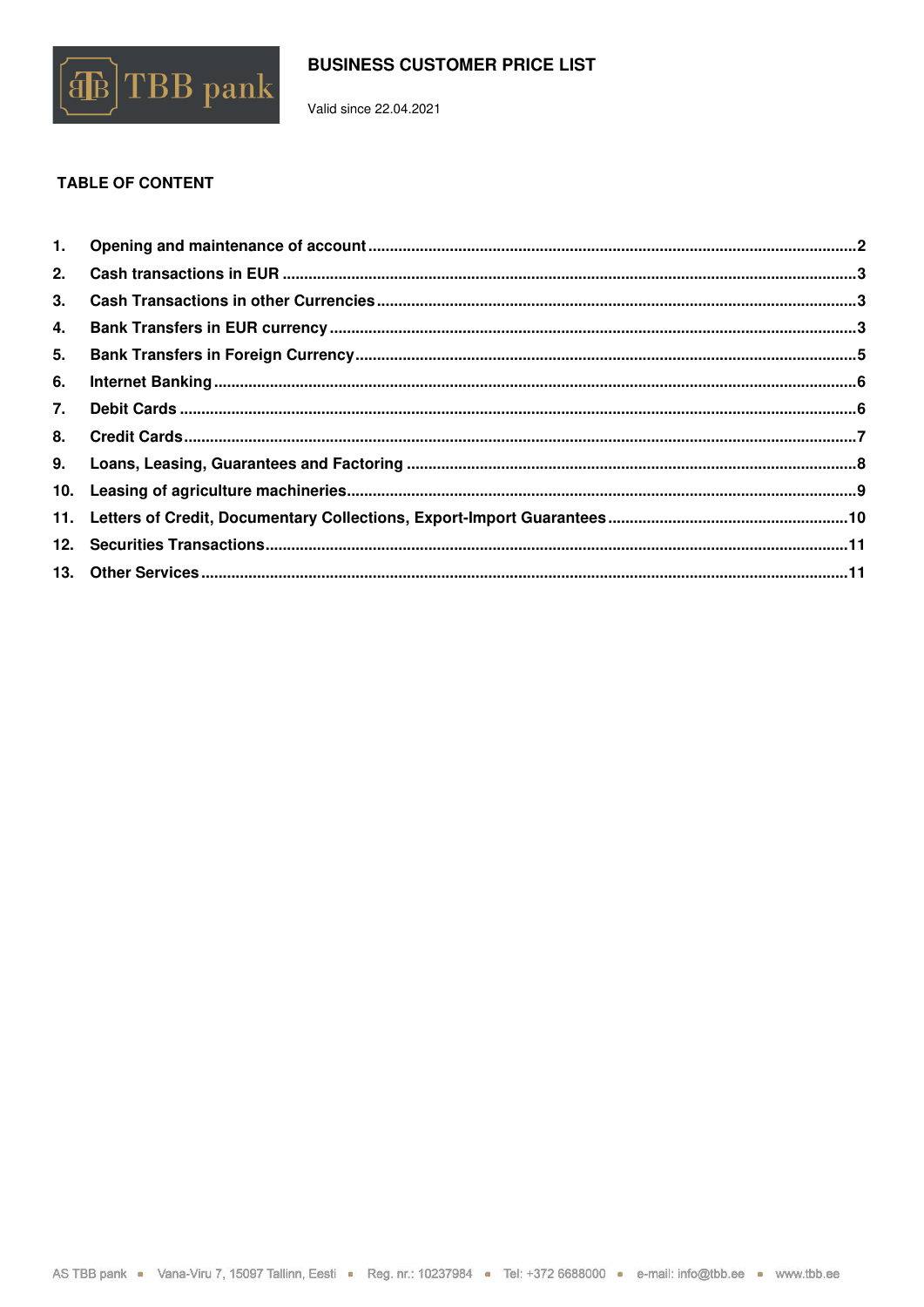

Valid since 22.04.2021

<span id="page-1-0"></span>

| 1.   | Opening and maintenance of account                                                 | <b>Price</b>      |
|------|------------------------------------------------------------------------------------|-------------------|
| 1.1  | Opening a current account                                                          |                   |
|      | <b>Residents of Estonia</b>                                                        | Free of charge    |
|      | Residents of Estonia with non-residents in its structure                           | Free of charge    |
|      | Non-residents registered in the European Union (except Cyprus, Malta)              | Free of charge    |
|      | Non-residents registered in another countries (including Cyprus, Malta)            | 1200 EUR          |
| 1.2  | Current account maintenance fee                                                    |                   |
|      | <b>Residents of Estonia</b>                                                        | Free of charge    |
|      | Residents of Estonia with non-residents in its structure                           | 10 EUR per month  |
|      | Non-residents registered in the European Union (except Cyprus, Malta)              | 20 EUR per month  |
|      | Non-residents registered in another countries (including Cyprus, Malta)            | 100 EUR per month |
| 1.3  | Mandatory account balance*                                                         |                   |
|      | <b>Residents of Estonia</b>                                                        | Free of charge    |
|      | Residents of Estonia with non-residents in its structure                           | Free of charge    |
|      | Non-residents registered in the European Union (except Cyprus, Malta)              | Free of charge    |
|      | Non-residents registered in another countries (including Cyprus, Malta)            | 1200 EUR per year |
| 1.4  | Payment for storage of means on settlement accounts in EUR **                      | 0.5% per year     |
| 1.5  | Start-up account opening                                                           | Free of charge    |
| 1.6  | Freezing / Unfreezing a current account at client's request                        | Free of charge    |
| 1.7  | Closing a current account                                                          | Free of charge    |
| 1.8  | The SMS notification about revenues to the settlement account (price<br>for 1 SMS) | 0.20 EUR          |
| 1.9  | Service charge for maintenance of the closed EUR current account                   | 150 EUR per month |
| 1.10 | Fee for enhanced due diligence measures***                                         | <b>200 EUR</b>    |

\* The mandatory cash account balance is reserved upon opening a current account and at least twice the amount.

\*\* The payment works for non-resident customers of the bank and residents, has nonresidents in its structure. The amount in calculated daily at the end of each calendar day from the positive rest exceeding a limit in 500 000 euros. The payment will be deducted once a month in the first day

\*\*\* The enhanced due diligence fee is applied once to the opening of an account for Estonian company with non-residents in its structure, to residents registered in European Union countries and to companies registered in other countries. The amount is charged before the account is residents registered in other countries. opened and is non-refundable if the account is not opened.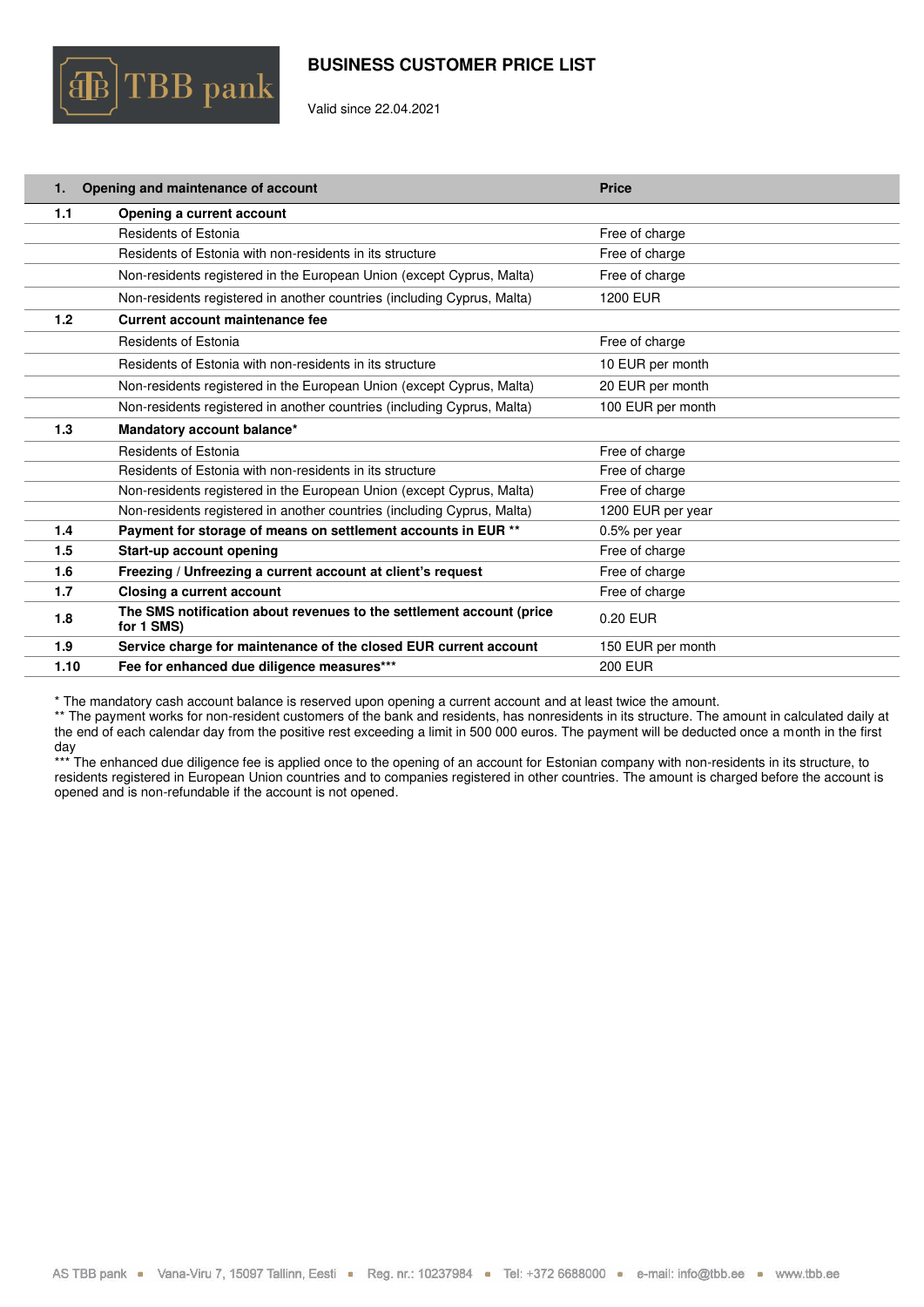

Valid since 22.04.2021

<span id="page-2-0"></span>

| 2.  | <b>Cash transactions in EUR</b>                                    | <b>Price</b>                           |
|-----|--------------------------------------------------------------------|----------------------------------------|
| 2.1 | <b>Cash depositing</b>                                             |                                        |
|     | To own account                                                     | 0,5% of the amount,<br>min. 5 EUR      |
|     | To another account in TBB bank                                     | 0.5% of the amount,<br>min. 3 EUR      |
| 2.2 | Cash withdrawal                                                    | 0,5% of the amount,<br>min. 5 EUR      |
| 2.3 | Other cash operations                                              |                                        |
|     | Exchange of notes                                                  | 1,0% of the amount.<br>min. 5 EUR      |
|     | Exchange of coins for notes                                        | 10,0% of the amount.<br>min. 10.00 EUR |
|     | Booking of cash*                                                   | Free of charge                         |
|     | Additional fee for paying unreserved cash amounts on the same day* | <b>50 EUR</b>                          |
|     | Contractual penalty for not picking up the booked currency         | <b>100 EUR</b>                         |

\* Cash amounts exceeding EUR 8 000 or its equivalent in another currency is subject to advance reservation. Advance reservation application of cash must be submitted the latest by 12:00 p.m. on the banking day before fulfilling the order.

<span id="page-2-1"></span>

| 3.  | <b>Cash Transactions in other Currencies</b>                       | <b>Price</b>                         |  |
|-----|--------------------------------------------------------------------|--------------------------------------|--|
| 3.1 | Cash depositing to own account                                     |                                      |  |
|     | USD, SEK                                                           | 3,0% of the amount.<br>min. 5 EUR    |  |
|     | <b>RUB</b>                                                         | 5,0% of the amount,<br>min. 5 EUR    |  |
| 3.2 | Cash depositing to another person account in AS TBB bank           |                                      |  |
|     | USD, SEK                                                           | 3,0% of the amount,<br>min. 5 EUR    |  |
|     | <b>RUB</b>                                                         | 5.0% of the amount.<br>min. 5.00 EUR |  |
| 3.3 | <b>Cash withdrawal</b>                                             |                                      |  |
|     | USD, SEK                                                           | 2,0% of the amount,<br>min. 5 EUR    |  |
|     | <b>RUB</b>                                                         | 5.0% of the amount.<br>min. 5.00 EUR |  |
|     | Other currencies                                                   | 2,0% of the amount,<br>min. 5.00 EUR |  |
| 3.4 | <b>Additional services</b>                                         |                                      |  |
|     | Booking of foreign currency*                                       | Free of charge                       |  |
|     | Contractual penalty for not picking up the booked currency         | 0,2% of the amount,<br>min 100 EUR   |  |
|     | Additional fee for paying unreserved cash amounts on the same day* | <b>50 EUR</b>                        |  |
|     | Inspection of banknotes at the request of the customer             | 0.35 EUR / nominal                   |  |
|     | Exchange of notes of the same currency                             | 1,0% of the amount,<br>min. 5 EUR    |  |
| 3.5 | Cash currency exchange (USD, SEK, RUB)                             | 3 EUR                                |  |

\* Cash amounts exceeding EUR 8 000 or its equivalent in another currency are subject to advance reservation. Advance reservation application of cash must be submitted the latest by 12:00 p.m. on the banking day before fulfilling the order.

<span id="page-2-2"></span>

|     | <b>Bank Transfers in EUR currency</b> | Internet banking | <b>Bank office</b> |
|-----|---------------------------------------|------------------|--------------------|
| 4.1 | Incoming European (SEPA) payment *    | Free of charge   |                    |
|     | Non-residents                         | Free of charge   |                    |
|     |                                       |                  |                    |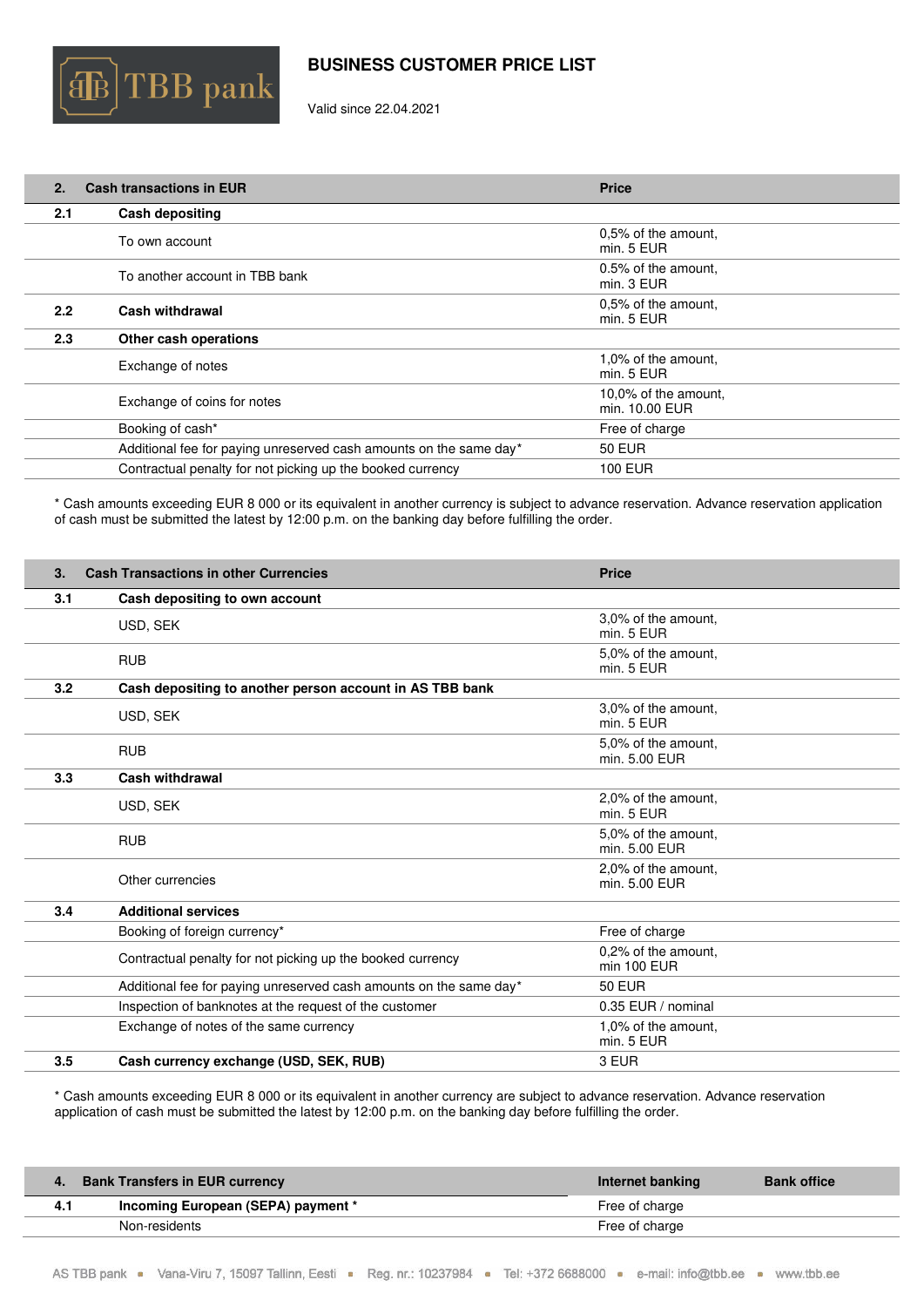

Valid since 22.04.2021

|     | 4. Bank Transfers in EUR currency                                                            | Internet banking              | <b>Bank office</b>                                            |
|-----|----------------------------------------------------------------------------------------------|-------------------------------|---------------------------------------------------------------|
|     | Non-residents outside European Union                                                         | 3 EUR                         |                                                               |
| 4.2 | Incoming foreign payment, not corresponding to European (SEPA)                               |                               |                                                               |
|     | payment conditions                                                                           |                               |                                                               |
|     | Amount up to 50 000 EUR                                                                      | Free of charge                |                                                               |
|     | Amount up to 50 000 EUR Non-residents                                                        | 1 EUR                         |                                                               |
|     | Amount up to 50 000 EUR Non-residents outside European Union                                 | 8 EUR                         |                                                               |
|     | Amount over 50 000 EUR                                                                       | 6 EUR                         |                                                               |
|     | Amount over 50 000 EUR Non-residents                                                         | 7 EUR                         |                                                               |
|     | Amount over 50 000 EUR Non-residents outside European Union                                  | 9 EUR                         |                                                               |
| 4.3 | Outgoing internal payment                                                                    | 0.15 EUR                      | 3 EUR                                                         |
|     | Non-residents                                                                                | 0.15 EUR                      | 3 EUR                                                         |
|     | Non-residents outside European Union                                                         | 1.00 EUR                      | 7 EUR                                                         |
| 4.4 | <b>Outgoing European (SEPA) payment</b>                                                      | 0.38 EUR                      | 3 EUR                                                         |
|     | Non-residents                                                                                | 0.38 EUR                      | 3 EUR                                                         |
|     | Non-residents outside European Union                                                         | <b>19 EUR</b>                 | <b>25 EUR</b>                                                 |
| 4.5 | Outgoing European express payment **                                                         | <b>12 EUR</b>                 | <b>20 EUR</b>                                                 |
|     | Non-residents                                                                                | <b>12 EUR</b>                 | <b>22 EUR</b>                                                 |
|     | Non-residents outside European Union                                                         | <b>24 EUR</b>                 | <b>28 EUR</b>                                                 |
|     | Outgoing European express payment exceeding 20000 EUR **                                     | <b>22 EUR</b>                 | <b>27 EUR</b>                                                 |
|     | Non-residents                                                                                | 22 EUR                        | <b>35 EUR</b>                                                 |
|     | Non-residents outside European Union                                                         | 35 EUR                        | <b>45 EUR</b>                                                 |
| 4.6 | Outgoing foreign payment, not corresponding to European payment conditions                   |                               |                                                               |
|     | Normal payment "shared fees" SHA****                                                         | 9 EUR                         | <b>15 EUR</b>                                                 |
|     | Normal payment "shared fees" SHA**** non-residents                                           | <b>12 EUR</b>                 | <b>17 EUR</b>                                                 |
|     | Normal payment "shared fees" SHA**** non-residents outside European<br>Union                 | <b>25 EUR</b>                 | <b>30 EUR</b>                                                 |
|     | Normal payment "full amount to beneficiary" OUR ***                                          | <b>25 EUR</b>                 | <b>30 EUR</b>                                                 |
|     | Normal payment "full amount to beneficiary" OUR *** non-residents                            | <b>28 EUR</b>                 | <b>33 EUR</b>                                                 |
|     | Normal payment "full amount to beneficiary" OUR *** non-residents outside<br>European Union  | <b>50 EUR</b>                 | <b>55 EUR</b>                                                 |
|     | Urgent payment "shared fees" SHA****                                                         | <b>19 EUR</b>                 | <b>23 EUR</b>                                                 |
|     | Urgent payment "shared fees" SHA**** non-residents                                           | <b>21 EUR</b>                 | <b>26 EUR</b>                                                 |
|     | Urgent payment "shared fees" SHA**** non-residents outside European<br>Union                 | <b>37 EUR</b>                 | <b>45 EUR</b>                                                 |
|     | Urgent payment "full amount to beneficiary" OUR ***                                          | <b>38 EUR</b>                 | <b>45 EUR</b>                                                 |
|     | Urgent payment "full amount to beneficiary" OUR *** non-residents                            | 42 EUR                        | <b>48 EUR</b>                                                 |
|     | Urgent payment "full amount to beneficiary" OUR *** non-residents outside<br>European Union  | <b>73 EUR</b>                 | <b>85 EUR</b>                                                 |
|     | Express payment "shared fees" SHA****                                                        | <b>35 EUR</b>                 | <b>40 EUR</b>                                                 |
|     | Express payment "shared fees" SHA**** non-residents                                          | 43 EUR                        | <b>50 EUR</b>                                                 |
|     | Express payment "shared fees" SHA**** non-residents outside European<br>Union                | <b>75 EUR</b>                 | <b>83 EUR</b>                                                 |
|     | Express payment "full amount to beneficiary" OUR ***                                         | 49 EUR                        | <b>56 EUR</b>                                                 |
|     | Express payment "full amount to beneficiary" OUR *** non-residents                           | <b>58 EUR</b>                 | <b>65 EUR</b>                                                 |
|     | Express payment "full amount to beneficiary" OUR *** non-residents<br>outside European Union | <b>93 EUR</b>                 | 105 EUR-                                                      |
| 4.7 | Discounting of incoming payments                                                             | 0.05% per day, min.<br>4 EUR. | 0.05.% per day, min.<br>4 EUR                                 |
| 4.8 | <b>Standing payment order</b>                                                                |                               |                                                               |
|     | Drafting                                                                                     | Free of charge                | 3 EUR                                                         |
|     | Amendment in terms                                                                           | Free of charge                | 3 EUR                                                         |
| 4.9 | Accepting cheque for collection (full value) *****                                           |                               | 2,0% (min. 7 EUR,<br>max. 120 EUR) +<br>foreign bank's charge |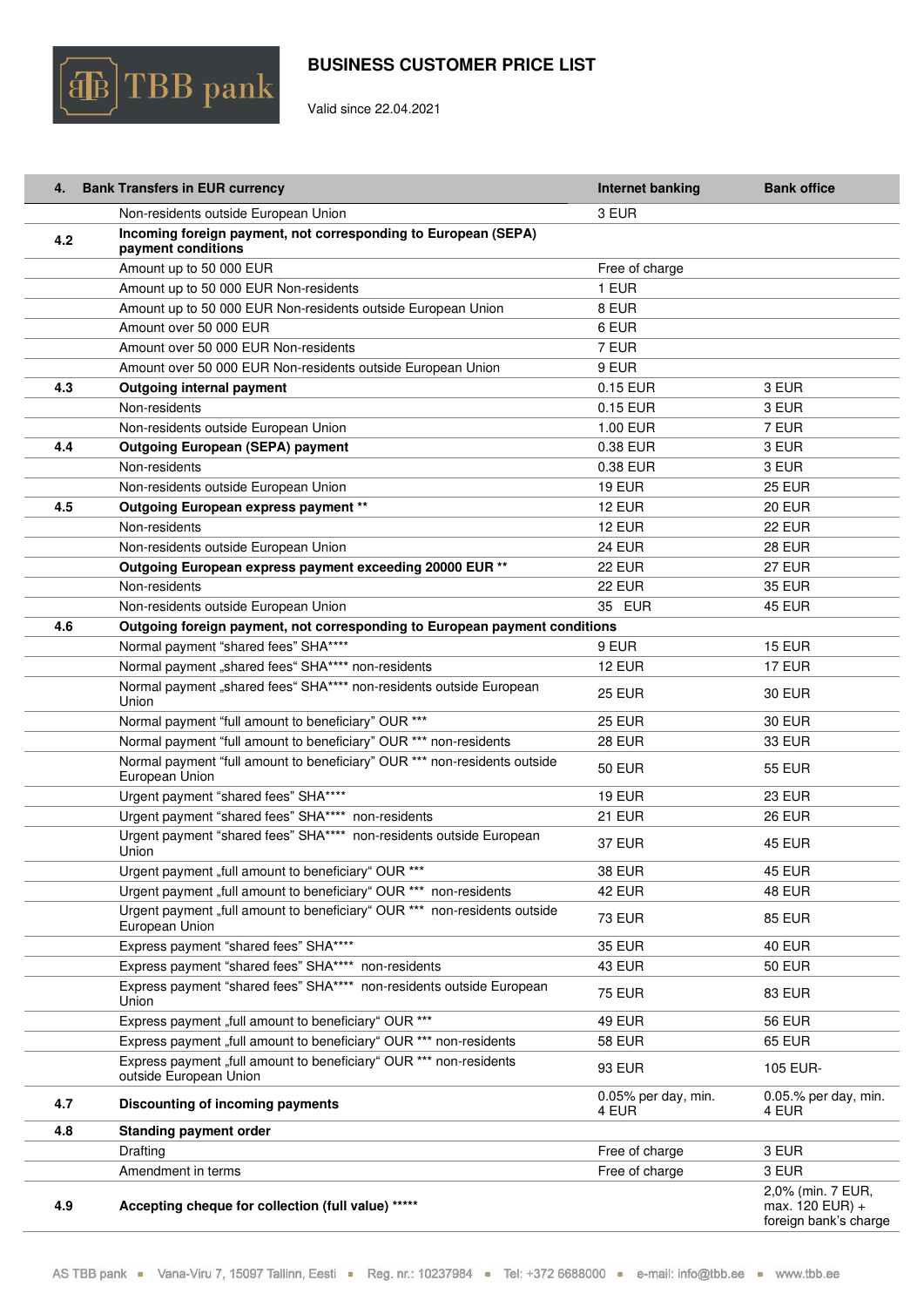

Valid since 22.04.2021

| 4.   | <b>Bank Transfers in EUR currency</b> | Internet banking | <b>Bank office</b>                  |
|------|---------------------------------------|------------------|-------------------------------------|
| 4.10 | Returning an uncovered cheque         |                  | 10 EUR $+$ foreign<br>bank's charge |

Fees, indicated in the Pricelist as **"Non-residents outside European Union"** refer only to those corporate customers having registration outside the **List of territories, which are not a low tax rate territories** (see the last page of the Pricelist).

\* European (SEPA) payment conditions:

1. The payment currency is the EUR;

2. Correct beneficiary's IBAN and BIC code of the beneficiary's bank are indicated in the payment;

3. Service fee type: shared (option SHA);

4. Normal payment;

5. The remitter's bank and the beneficiary's bank are both situated in European state and are members of the European payments scheme; If one or more incorrect details are indicated in the payment order and foreign bank therefore submits a service fee claim to Tallinn Business Bank, it will be deducted from the client's account.

\*\* European express payment can be accepted on working days until 16:00.

\*\*\* If the service fees paid to a foreign bank exceed the tariffs of AS TBB bank, the difference between the service fees and an additional 3 EUR will be debited from the payer's account.

OUR - The payer pays the service fees of TBB bank, payment intermediaries and the beneficiary's bank. If the total amount of fees exceeds the TBB bank service fee paid by the payer, the corresponding difference in service fees will be debited from the payer's current account. The remitter's bank cannot guarantee that the full amount will reach the payee's account, but only that it will be repaid in full from its correspondent account.

\*\*\*\* SHA - the costs related to the execution of the payment are shared between the Remitter and the Beneficiary (the Remitter pays the service fees valid in the Bank and the service fees of the Beneficiary's Payment Intermediaries and the Beneficiary's payment service provider) \*\*\*\*\* Only checks issued by EU banks in EUR are accepted. AS TBB bank reserves the right to reject acceptance of check that failed the preliminary examination. When accepting a check, the funds are deposited on the client's account in the amount of a fixed amount of 120 EUR.

<span id="page-4-0"></span>

| 5.  | <b>Bank Transfers in Foreign Currency</b>                                                   | Internet banking | <b>Bank office</b> |
|-----|---------------------------------------------------------------------------------------------|------------------|--------------------|
| 5.1 | Incoming internal payment                                                                   | Free of charge   |                    |
| 5.2 | Incoming foreign payment *                                                                  | 6 EUR            |                    |
|     | Non-residents                                                                               | 8 EUR            |                    |
|     | Non-residents outside European Union                                                        | <b>10 EUR</b>    |                    |
| 5.3 | Outgoing internal payment                                                                   | 3 EUR            | 5 EUR              |
|     | Non-residents                                                                               | 5 EUR            | 7 EUR              |
|     | Non-residents outside European Union                                                        | 7 EUR            | <b>10 EUR</b>      |
| 5.4 | Outgoing foreign payment                                                                    |                  |                    |
|     | Normal payment "shared fees" SHA**                                                          | 9 EUR            | <b>15 EUR</b>      |
|     | Normal payment "shared fees" SHA** non-residents                                            | 12 EUR           | <b>17 EUR</b>      |
|     | Normal payment "shared fees" SHA** non-residents outside European<br>Union                  | <b>20 EUR</b>    | <b>26 EUR</b>      |
|     | Normal payment "full amount to beneficiary" OUR ***                                         | <b>25 EUR</b>    | <b>30 EUR</b>      |
|     | Normal payment "full amount to beneficiary" OUR *** non-residents                           | 28 EUR           | <b>35 EUR</b>      |
|     | Normal payment "full amount to beneficiary" OUR *** non-residents outside<br>European Union | 49 EUR           | <b>56 EUR</b>      |
|     | Urgent payment "shared fees" SHA**                                                          | 18 EUR           | <b>25 EUR</b>      |
|     | Urgent payment "shared fees" SHA** non-residents                                            | 21 EUR           | <b>28 EUR</b>      |
|     | Urgent payment "shared fees" SHA** non-residents outside European<br>Union                  | <b>36 EUR</b>    | <b>45 EUR</b>      |
|     | Urgent payment "full amount to beneficiary" OUR ***                                         | <b>37 EUR</b>    | <b>45 EUR</b>      |
|     | Urgent payment "full amount to beneficiary" OUR *** non-residents                           | 42 EUR           | <b>50 EUR</b>      |
|     | Urgent payment "full amount to beneficiary" OUR *** non-residents outside<br>European Union | <b>73 EUR</b>    | <b>80 EUR</b>      |
|     | Express payment (USD) "shared fees" SHA**                                                   | <b>35 EUR</b>    | 43 EUR             |
|     | Express payment (USD) "shared fees" SHA** non-residents                                     | 43 EUR           | <b>50 EUR</b>      |
|     | Express payment (USD) "shared fees" SHA** non-residents outside<br>European Union           | <b>76 EUR</b>    | <b>85 EUR</b>      |
|     | Express payment (USD) "full amount to beneficiary" OUR ***                                  | <b>50 EUR</b>    | <b>58 EUR</b>      |
|     | Express payment (USD) "full amount to beneficiary" OUR *** non-residents                    | <b>58 EUR</b>    | 67 EUR             |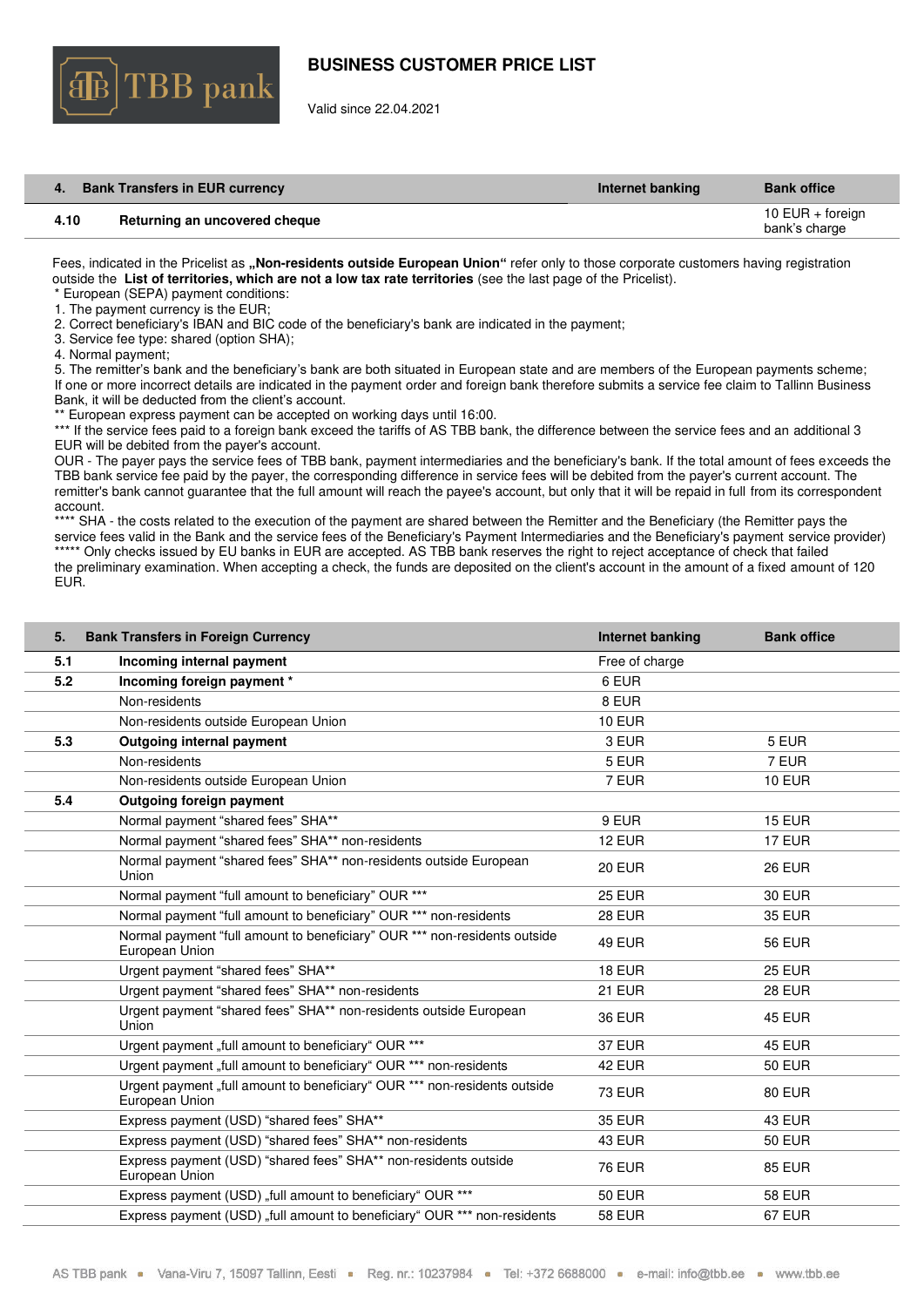

Valid since 22.04.2021

| 5.  | <b>Bank Transfers in Foreign Currency</b>                                                          | Internet banking                      | <b>Bank office</b> |
|-----|----------------------------------------------------------------------------------------------------|---------------------------------------|--------------------|
|     | Express payment (USD) "full amount to beneficiary" OUR *** non-residents<br>outside European Union | <b>101 EUR</b>                        | <b>110 EUR</b>     |
| 5.5 | Confirmation of payment order at client's request                                                  | 3 EUR                                 | 7 EUR              |
| 5.6 | Discounting of incoming payment order                                                              | 0.05% per calendar<br>day, min. 4 EUR |                    |
| 5.7 | <b>Currency conversion ****</b>                                                                    | Free of charge                        | Free of charge     |
|     |                                                                                                    |                                       |                    |

Fees, indicated in the Pricelist as **"Non-residents outside European Union"** refer only to those corporate customers having registration outside the **List of territories, which are not a low tax rate territories** (see the last page of the Pricelist).

\* Incoming foreign payment "remitter" – without charges.

\*\* SHA - the costs related to the execution of the payment are shared between the Remitter and the Beneficiary (the Remitter pays the service fees valid in the Bank and the service fees of the Beneficiary's Payment Intermediaries and the Beneficiary's payment service provider)

\*\*\* If the service fees paid to a foreign bank exceed the tariffs of AS TBB bank, the difference between the service fees and an additional 3 EUR will be debited from the payer's account.

OUR - The payer pays the service fees of TBB bank, payment intermediaries and the beneficiary's bank. If the total amount of fees exceeds the TBB bank service fee paid by the payer, the corresponding difference in service fees will be debited from the payer's current account. The remitter's bank cannot guarantee that the full amount will reach the payee's account, but only that it will be repaid in full from its correspondent account.

\*\*\*\* The exchange rates on the website are informative and may change during the banking day. Non-cash transactions of AS TBB bank business customers starting from 50,000 euros are subject to an agreement rate, which can be requested from the Bank's dealer by phone +372 6688 037, +372 5347 2183.

<span id="page-5-0"></span>

| 6.  | <b>Internet Banking</b>                                                                | <b>Price</b>   |
|-----|----------------------------------------------------------------------------------------|----------------|
| 6.1 | <b>Agreement conclusion</b>                                                            | Free of charge |
| 6.2 | Monthly administration fee                                                             | Free of charge |
|     | Monthly administration fee for non-residents                                           | 3 EUR          |
|     | Monthly maintenance fee for non-residents registered in European<br>Union<br>countries | 3 EUR          |
|     | Monthly administration fee for non-residents outside European Union                    | 5 EUR          |

<span id="page-5-1"></span>

| 7.   | <b>Debit Cards</b>                                                                       | <b>Price</b>                            |
|------|------------------------------------------------------------------------------------------|-----------------------------------------|
| 7.1  | Issue of the first card                                                                  | Free of charge                          |
| 7.2  | <b>Additional debit card</b>                                                             | 3 EUR                                   |
| 7.3  | Debit card replacement upon expiry                                                       | Free of charge                          |
| 7.4  | Debit card replacement before expiry at the customer's request                           | 3 EUR                                   |
| 7.5  | Urgent order of debit card (MC debit) *                                                  | <b>25 EUR</b>                           |
| 7.6  | Monthly card administration fee                                                          | 1 EUR                                   |
| 7.7  | The payment in foreign currency for the accomplished transactions                        | $2.5%$ of the                           |
|      | with the card **<br>The original currency of the operation is another currency (ex. EUR) | transaction<br>amount                   |
| 7.8  |                                                                                          | 1.10 EUR + 0.3% of                      |
|      | Cash withdrawal from ATMs in Estonia and euro-area countries                             | the amount                              |
|      | Abroad (in the non-euro-area countries)                                                  | 2 EUR + 2,5% of the                     |
|      |                                                                                          | amount                                  |
|      | Cash withdrawal at other bank's offices                                                  | 2.5% of the amount                      |
| 7.9  | Copy of card transaction receipt 1                                                       |                                         |
|      | Transaction in Estonia                                                                   | 3 EUR                                   |
|      | Transaction abroad                                                                       | 7 EUR                                   |
| 7.10 | Penalty on unjustified refund request ***                                                | <b>20 EUR</b>                           |
| 7.11 | Blocking / Unblocking card                                                               | Free of charge                          |
| 7.12 | Penalty on overdraft transaction                                                         | 0,1% per day on the<br>amount overdrawn |
| 7.13 | <b>Change of card limit</b>                                                              | Free of charge                          |
| 7.14 | Penalty for using the closed, blocked-up or expired card                                 | <b>40 EUR</b>                           |
| 7.15 | Information inquiry at ATM (account balance and last transactions)                       | 0.40 EUR / request                      |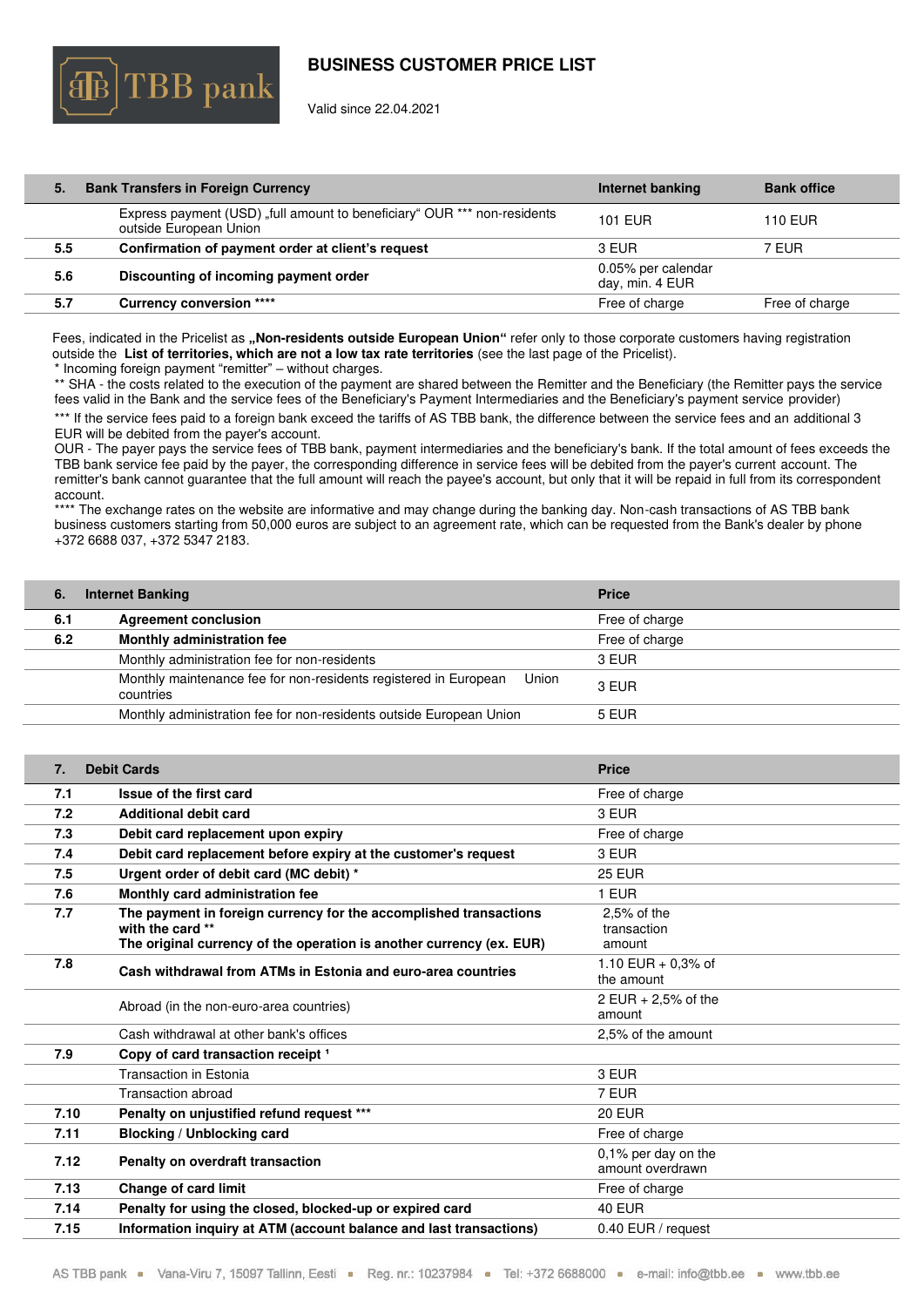

Valid since 22.04.2021

| <b>Debit Cards</b> |                                                                  | <b>Price</b>      |
|--------------------|------------------------------------------------------------------|-------------------|
| 7.16               | The penalty for ordered, but unclaimed debit card ****           | 4 EUR             |
| 7.17               | Sending card by post                                             |                   |
|                    | Sending a card by post within Estonia                            | Free of charge    |
|                    | Sending a card abroad by regular post <sup>1</sup>               | 5 EUR             |
|                    | Sending a card abroad by DHL courier <sup>1</sup>                | $65$ EUR + actual |
|                    |                                                                  | costs             |
| 7.18               | SMS notification of bank card related transactions (1 SMS price) | 0.20 EUR          |

\* The card can be obtained from the customer's office at Tallinna Estonia pst 5a

\*\* All claims for the transactions accomplished with the card in foreign currency received by the bank from International card corporation - Mastercard – and are converted into euros according to its stated rate of exchange.

\*\*\* When disputing a card transaction made abroad, the costs of card organizations may be added

\*\*\*\* The penalty for ordered card renouncing or non-arriving during three months from its registration.

<sup>1</sup> In accordance with the Value Added Tax Act the Value Added Tax is added to the price of services.

<span id="page-6-0"></span>

| 8.   | <b>Credit Cards</b>                                                                     | <b>Price</b>                          |
|------|-----------------------------------------------------------------------------------------|---------------------------------------|
| 8.1  | <b>Monthly fee</b>                                                                      |                                       |
|      | <b>MasterCard Business</b>                                                              | 2 EUR per month                       |
|      | MasterCard Business for non-residents                                                   | 5 EUR per month                       |
|      | MasterCard Gold                                                                         | 10 EUR per month                      |
|      | MasterCard Gold for non-residents                                                       | 16 EUR per month                      |
| 8.2  | Monthly fee charged on additional card                                                  |                                       |
|      | <b>MasterCard Business</b>                                                              | 1 EUR per month                       |
|      | MasterCard Gold                                                                         | 5 EUR per month                       |
| 8.3  | Card replacement                                                                        |                                       |
|      | In Estonia                                                                              | 7 EUR                                 |
|      | Abroad                                                                                  | According to<br>MasterCard price list |
| 8.4  | Urgent order of debit card (MC credit) *                                                | <b>25 EUR</b>                         |
|      | The payment in foreign currency for the accomplished transactions                       | $2.5%$ of the                         |
| 8.5  | with the card **<br>The original currency of the operation is another currency (ex.EUR) | transaction<br>amount                 |
|      |                                                                                         | 2 EUR + 2.5% of the                   |
| 8.6  | <b>Cash withdrawal from ATMs</b>                                                        | amount                                |
|      | At other bank's offices                                                                 | 2,5% of the amount                    |
| 8.7  | Copy of card transaction receipt <sup>1</sup>                                           |                                       |
|      | Transaction in Estonia                                                                  | 3 EUR                                 |
|      | <b>Transaction abroad</b>                                                               | 7 EUR                                 |
| 8.8  | Penalty on unjustified refund request ***                                               | <b>20 EUR</b>                         |
| 8.9  | Blocking / Closing card at customer's request                                           | Free of charge                        |
| 8.10 | Blocking card at bank's own initiative                                                  | 7 EUR                                 |
| 8.11 | Penalty fee on the use of closed, blocked or expired card                               | <b>65 EUR</b>                         |
|      |                                                                                         | 10% from the excess                   |
| 8.12 | <b>Penalty on overdraft</b>                                                             | amount of the<br>previous month       |
| 8.13 | Penalty on amounts due                                                                  | $0.1\%$ per day                       |
| 8.14 | <b>Change of credit limit</b>                                                           | <b>10 EUR</b>                         |
|      |                                                                                         | Equals respective                     |
| 8.15 | Interest paid on security deposit                                                       | interest rate of a 3                  |
|      |                                                                                         | month time deposit                    |
| 8.16 | The penalty for refusal of the ordered card ****                                        | 6 EUR                                 |
| 8.17 | Information inquiry at ATM (account balance and last transactions)                      | 0.40 EUR / request                    |
| 8.18 | Sending card by post                                                                    |                                       |
|      | Sending a card by post within Estonia                                                   | Free of charge                        |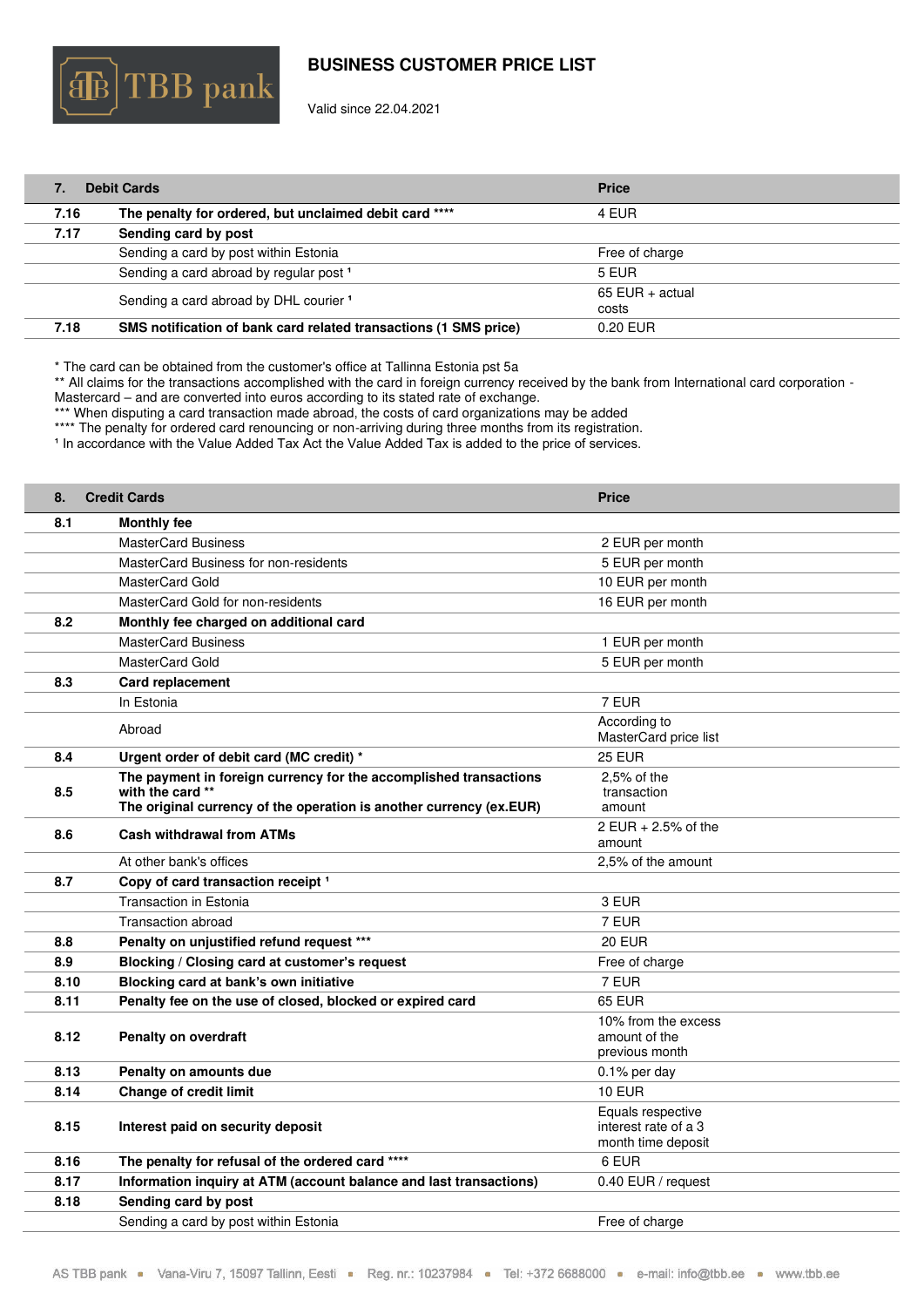

Valid since 22.04.2021

|      | Sending a card abroad regular post 1                             | 5 EUR                    |
|------|------------------------------------------------------------------|--------------------------|
|      | Sending a card abroad by DHL courier 1                           | 65 EUR + actual<br>costs |
| 8.19 | SMS notification of bank card related transactions (1 SMS price) | 0.20                     |

\* The card can be obtained from the customer's office at Tallinna Estonia pst 5a

\*\* All claims for the transactions accomplished with the card in foreign currency received by the bank from International card corporation -Mastercard – and are converted into euros according to its stated rate of exchange.

\*\*\* When disputing a card transaction made abroad, the costs of card organizations may be added

\*\*\*\* The penalty for ordered card renouncing or non-arriving during three months from its registration.

In accordance with the Value Added Tax Act the Value Added Tax is added to the price of services.

<span id="page-7-0"></span>

| 9.  | Loans, Leasing, Guarantees and Factoring                                                  |                                                                                |
|-----|-------------------------------------------------------------------------------------------|--------------------------------------------------------------------------------|
| 9.1 | Overdraft                                                                                 |                                                                                |
|     | Drafting of loan agreement                                                                | Up to 1,0% of the limit, min. 200 EUR                                          |
|     | Additional application                                                                    | Up to 1,0% of the limit, min. 200 EUR                                          |
|     | Extension of overdraft maturity date                                                      | Up to 1,0% of the limit, min. 200 EUR                                          |
|     | Amendment of an interest rate                                                             | Up to 1,0% of the limit, min. 200 EUR                                          |
|     | Other amendments of loan agreement terms                                                  | Up to 1,0% of the limit, min. 200 EUR                                          |
|     | Premature termination of agreement                                                        | According to the agreement terms                                               |
|     | Payment for an unused limit                                                               | $0,5% - 2,5%$                                                                  |
|     | Penalty for non-compliance with the terms of the loan agreement                           | <b>100 EUR</b>                                                                 |
| 9.2 | <b>Current assets loan</b>                                                                |                                                                                |
|     | Drafting of loan agreement                                                                | Up to 1,0% of the loan amount, min. 200 EUR                                    |
|     | Additional application                                                                    | Up to 1,0% of the additional amount, min. 200 EUR                              |
|     | Extension of overdraft maturity date                                                      | Up to 1,0% of the outstanding amount, min. 200 EUR                             |
|     | Amendment of an interest rate                                                             | Up to 1,0% of the outstanding amount, min. 200 EUR                             |
|     | Grace period                                                                              | Up to 1,0% of the outstanding amount                                           |
|     | Amendment of repayment schedule (except for a case when it follows from<br>the agreement) | <b>50 EUR</b>                                                                  |
|     | Other amendments of loan agreement terms                                                  | Up to 1,0% of the outstanding amount, min. 200 EUR                             |
|     | Premature termination of agreement                                                        | Sum of 2 months interest payments (shall not apply<br>with two months' notice) |
|     | Penalty for non-compliance with the terms of the loan agreement                           | <b>100 EUR</b>                                                                 |
| 9.3 | Investment loan                                                                           |                                                                                |
|     | Drafting of loan agreement                                                                | Up to 1,0% of the loan amount, min. 200 EUR                                    |
|     | Additional application                                                                    | Up to 1,0% of the additional amount, min. 200 EUR                              |
|     | Extension of loan maturity date                                                           | Up to 1,0% of the outstanding amount, min. 200 EUR                             |
|     | Amendment of an interest rate                                                             | Up to 1,0% of the outstanding amount, min. 200 EUR                             |
|     | Grace period                                                                              | Up to 1,0% of the outstanding amount                                           |
|     | Amendment of repayment schedule (except for a case when it follows from<br>the agreement) | <b>50 EUR</b>                                                                  |
|     | Other amendments of loan agreement terms                                                  | Up to 1,0% of the outstanding amount, min. 200 EUR                             |
|     | Premature termination of agreement                                                        | Sum of 2 months interest payments (shall not apply<br>with two months' notice) |
|     | Penalty for non-compliance with the terms of the loan agreement                           | <b>100 EUR</b>                                                                 |
| 9.4 | Start-up loan                                                                             |                                                                                |
|     | Drafting of loan agreement                                                                | 1,5% of the loan amount                                                        |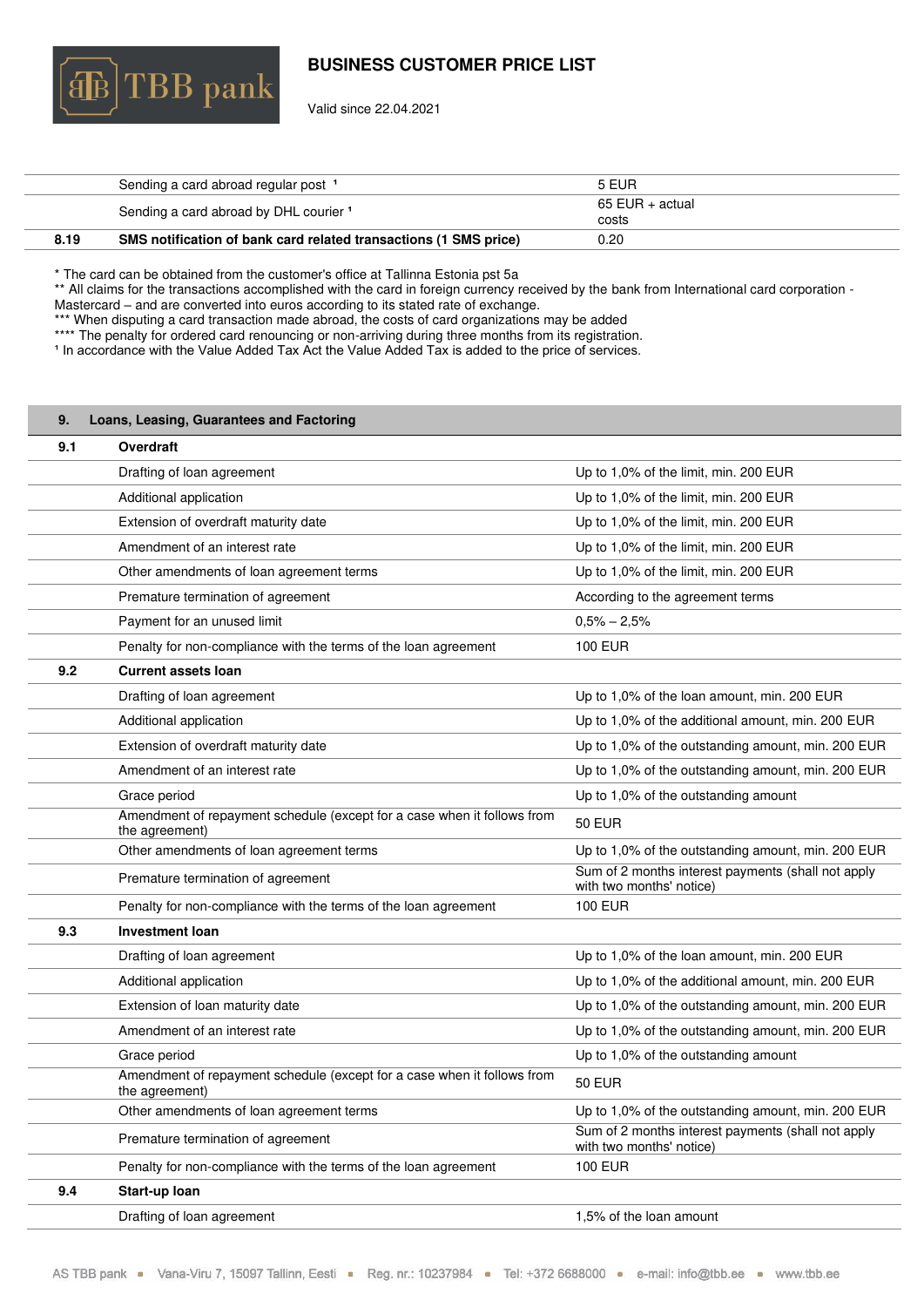

Valid since 22.04.2021

| 9.  | Loans, Leasing, Guarantees and Factoring                                                            |                                                                                                                                                                                                           |
|-----|-----------------------------------------------------------------------------------------------------|-----------------------------------------------------------------------------------------------------------------------------------------------------------------------------------------------------------|
|     | Additional application                                                                              | 1,5% of the additional amount                                                                                                                                                                             |
|     | Amendment of agreement and/or repayment schedule, which requires<br>Kredex coordination             | 1,2% of the outstanding amount                                                                                                                                                                            |
|     | Amendment of agreement and/or repayment schedule, which does not<br>Kredex require coordination     | 1,0% of the outstanding amount                                                                                                                                                                            |
|     | Premature repayment of loan                                                                         | According to the agreement terms                                                                                                                                                                          |
|     | Penalty for non-compliance with the terms of the loan agreement                                     | <b>100 EUR</b>                                                                                                                                                                                            |
| 9.5 | <b>Bank guarantees</b>                                                                              |                                                                                                                                                                                                           |
|     | Application fee                                                                                     | Up to 1%, min 100 EUR                                                                                                                                                                                     |
|     | Charge for guarantee                                                                                | 1-5% per year                                                                                                                                                                                             |
|     | Amendment to a letter of guarantee                                                                  | <b>75 EUR</b>                                                                                                                                                                                             |
| 9.6 | Bank guarantees issued to the benefit of Tallinn Business Bank<br>customers                         |                                                                                                                                                                                                           |
|     | Notification and/or guarantee amendment fee                                                         | <b>75 EUR</b>                                                                                                                                                                                             |
|     | Submitting a claim under guarantee                                                                  | 0,1%, min 150 EUR                                                                                                                                                                                         |
|     | Guarantee cancellation notification of foreign bank                                                 | <b>40 EUR</b>                                                                                                                                                                                             |
| 9.7 | Leasing                                                                                             |                                                                                                                                                                                                           |
|     | Drafting of leasing agreement                                                                       | 1,2% of the leasing amount, (min. 200 EUR)                                                                                                                                                                |
|     | Amendment of agreement terms                                                                        | 1,2% of the leasing amount, (min. 200 EUR)                                                                                                                                                                |
|     | Grace period                                                                                        | Up to 1,0% of the outstanding amount                                                                                                                                                                      |
|     | Amendment of repayment schedule (except for a case when it follows from<br>the agreement)           | Up to 1,0% of the outstanding amount                                                                                                                                                                      |
|     | Agreement transfer to another lessee                                                                | Up to 1,0% of the outstanding amount (min. 100 EUR)                                                                                                                                                       |
|     | Premature termination of agreement                                                                  | Non-fixed interest - the amount of 2-month interest<br>payments (does not apply in case of two-month<br>notice); fixed interest - 0.5% of the leasing balance<br>(does not apply with two months' notice) |
|     | Agreement transfer to another lessee                                                                | Up to 1,0% of the outstanding amount (min. 100 EUR)                                                                                                                                                       |
|     | Leasing project related additional expenses                                                         | According to the real expenses                                                                                                                                                                            |
|     | Penalty for non-compliance with the terms of the loan agreement                                     | <b>100 EUR</b>                                                                                                                                                                                            |
| 9.8 | Factoring                                                                                           |                                                                                                                                                                                                           |
|     | Contract fee                                                                                        | Up to 1% of the limit per year, but no less than 150<br><b>EUR</b>                                                                                                                                        |
|     | Prolongation of the limit                                                                           | Up to 1% of the limit per year, but no less than 150<br><b>EUR</b>                                                                                                                                        |
|     | Increase of the limit                                                                               | Up to 1% of the additional amount per year, but no<br>less than 150 EUR                                                                                                                                   |
|     | Amendment of other terms and conditions of the contract                                             | No less than 65 EUR                                                                                                                                                                                       |
|     | Penalty for non-compliance with the terms of the loan agreement                                     | <b>100 EUR</b>                                                                                                                                                                                            |
| 9.9 | Other fees related to loans                                                                         |                                                                                                                                                                                                           |
|     | Repeated written notice to the customer about the violation of the terms of<br>the credit agreement | 5 EUR                                                                                                                                                                                                     |

<span id="page-8-0"></span>

| 10. Leasing of agriculture machineries | <b>Price</b>    |
|----------------------------------------|-----------------|
| Drafting of leasing agreement          | Free of charge* |
| Amendment of an interest rate          | Free of charge* |
| Amendment of agreement terms           | Free of charge* |
| Grace period                           | Free of charge* |
| Amendment of repayment schedule        | Free of charge* |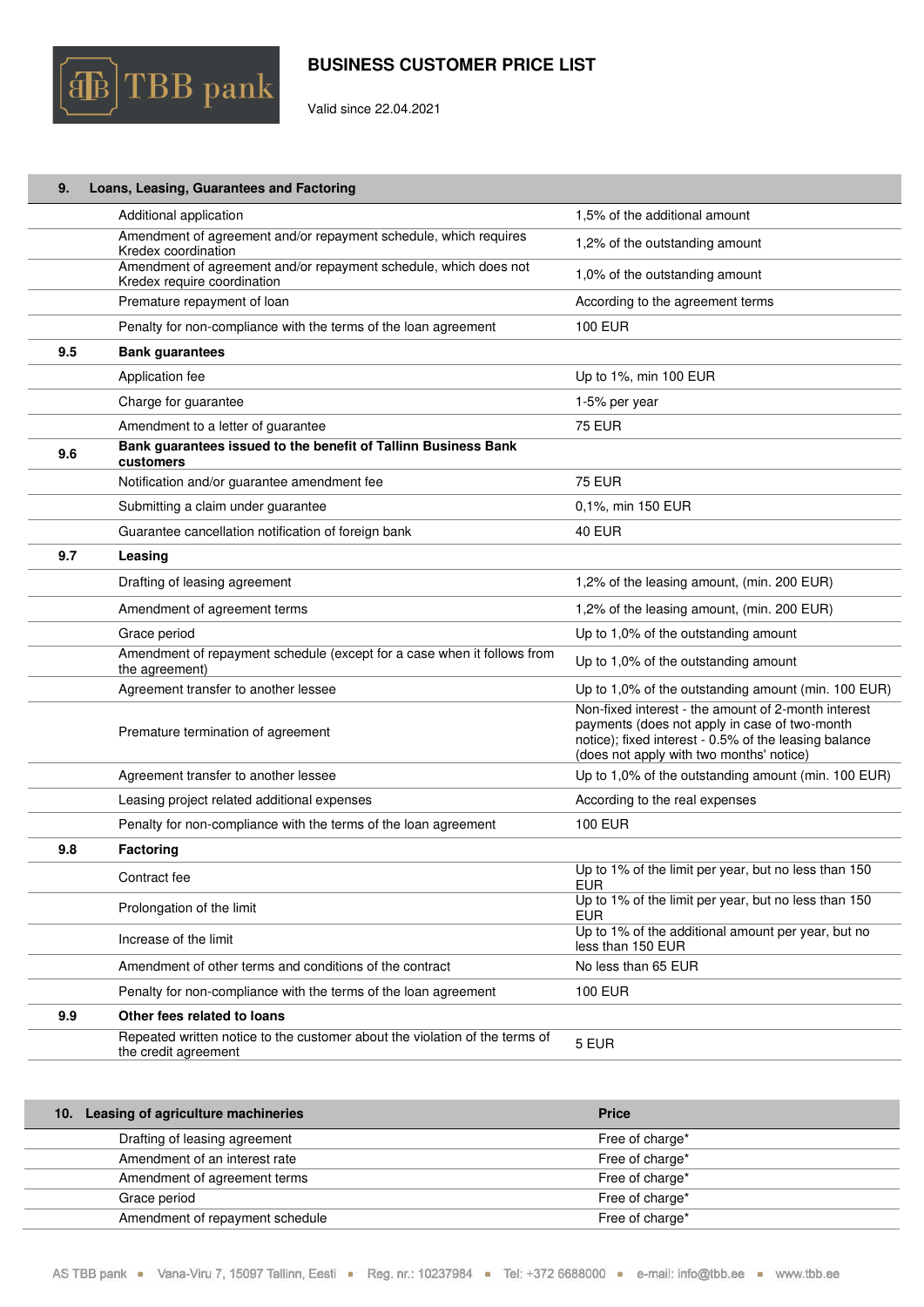

Valid since 22.04.2021

| Premature repayment of leasing | Free of charge <sup>*</sup> |
|--------------------------------|-----------------------------|
| Additional application         | Free of charge <sup>*</sup> |

\*The condition "free of charge" is realized only if the project is funded through the MES (Rural Development Foundation) allocations.

<span id="page-9-0"></span>

|      | 11. Letters of Credit, Documentary Collections, Export-Import Guarantees               | <b>Price</b>                         |
|------|----------------------------------------------------------------------------------------|--------------------------------------|
| 11.1 | Import letter of credit<br>Opening of credit (if covered by pecuniary means)           |                                      |
|      | Up to 3 months                                                                         | 0,4%, min. 150 EUR                   |
|      | Up to 6 months                                                                         | 0,6% min. 250 EUR                    |
|      | Over 6 months for every next month or its part                                         | 0,3% min. 150 EUR                    |
|      | Document processing fee                                                                | <b>150 EUR</b>                       |
|      | <b>Confirmation from foreign bank</b>                                                  | 200 EUR + foreign<br>bank's charge   |
|      | European Union non-residents                                                           | 350 EUR + foreign<br>Bank's charge   |
|      | Amendment, cancellation                                                                | 150 EUR + foreign<br>bank's charge   |
|      | European Union non-residents                                                           | $250$ EUR + foreign<br>bank's charge |
| 11.2 | <b>Export letter of credit</b>                                                         |                                      |
|      | <b>Notification fee</b>                                                                | <b>200 EUR</b>                       |
|      | European Union non-residents                                                           | 300 EUR                              |
|      | <b>Document processing</b>                                                             | <b>250 EUR</b>                       |
|      | European Union non-residents                                                           | 350 EUR                              |
|      | Transaction fee *                                                                      | 0.3% min. 250 EUR                    |
|      | Delivery of documents                                                                  | Actual costs, min.<br><b>100 EUR</b> |
| 11.3 | <b>Documentary collections</b>                                                         |                                      |
|      | Presenting documents against payment                                                   | 0.3% min. 200 EUR                    |
|      | Presenting documents against acceptance                                                | 0.4% min. 250 EUR                    |
|      | Fee for refusing of payment/acceptance                                                 | <b>150 EUR</b>                       |
|      | European Union non-residents                                                           | <b>250 EUR</b>                       |
|      | <b>Documentary collection fee</b>                                                      | 0.3% min. 200 EUR                    |
|      | European Union non-residents                                                           | <b>250 EUR</b>                       |
|      | <b>Amendment to collection instructions</b>                                            | <b>150 EUR</b>                       |
|      | European Union non-residents                                                           | <b>250 EUR</b>                       |
| 11.4 | Postage <sup>1</sup> , telex, courier <sup>1</sup> , S.W.I.F.T.                        | Actual costs, min. 75<br><b>EUR</b>  |
| 11.5 | <b>Export-import guarantees</b>                                                        |                                      |
|      | Advising on export-import guarantees for a foreign bank customer                       | <b>150 EUR</b>                       |
|      | European Union non-residents                                                           | <b>250 EUR</b>                       |
|      | Advising on export-import guarantees for a customer of Tallinn<br><b>Business Bank</b> | <b>150 EUR</b>                       |
|      | European Union non-residents                                                           | <b>250 EUR</b>                       |

\*In case, when the amount of transaction under letter of credit exceeds EUR 800000 (or equivalent in other currency) the fee is 0,1%, min 350 EUR

<sup>1</sup> In accordance with the Value Added Tax Act the price of services includes the Value Added Tax.

Fees, indicated in the Pricelist as "European Union non-residents" refer only to those corporate customers having registration outside the List of territories, which are not a low tax rate territories (see the last page of the Pricelist).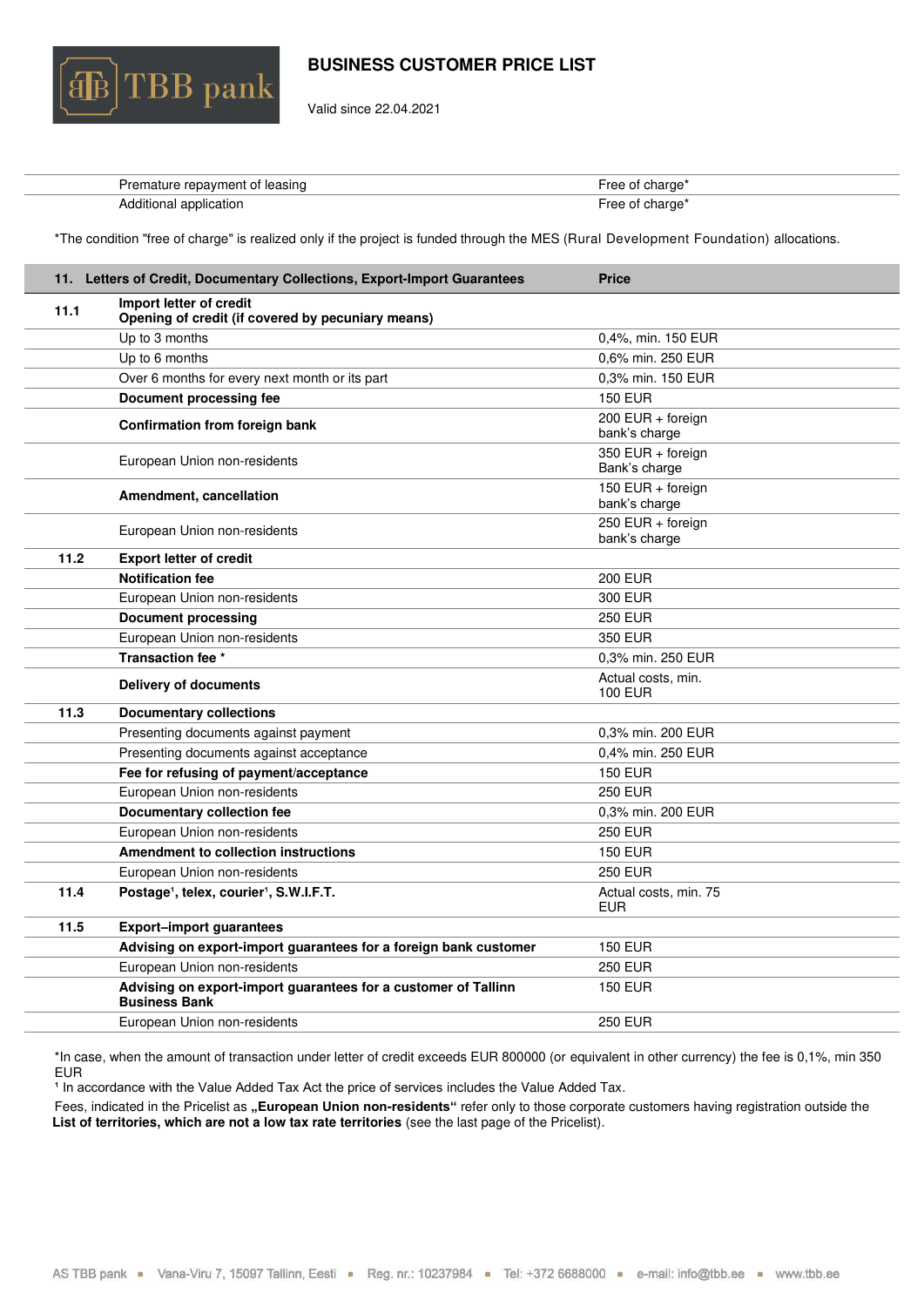

Valid since 22.04.2021

<span id="page-10-0"></span>

|       | 12. Securities Transactions                                                                                               | <b>Price</b>                                                                                                |
|-------|---------------------------------------------------------------------------------------------------------------------------|-------------------------------------------------------------------------------------------------------------|
| 12.1  | Opening a securities account                                                                                              | <b>40 EUR</b>                                                                                               |
| 12.2  | Opening a pledge account                                                                                                  | <b>40 EUR</b>                                                                                               |
| 12.3  | Closing a securities account                                                                                              | 5 EUR                                                                                                       |
| 12.4  | Account transfer to another account manager                                                                               | <b>15 EUR</b>                                                                                               |
| 12.5  | Securities account monthly maintenance fee for securities <sup>1</sup><br>In the Estonian central securities depository * |                                                                                                             |
|       | Portfolio market value up to 3.20 mln EUR                                                                                 | 0,0035%, min. 15<br>EUR.                                                                                    |
|       | Portfolio market value over 3.20 mln EUR                                                                                  | 100.00 EUR<br>$+0.001\%$ on amount<br>over 3.20 mil. EUR                                                    |
| 12.6  | Empty account monthly maintenance fee 1                                                                                   | <b>10 EUR</b>                                                                                               |
| 12.7  | Charge for trading with Estonian securities                                                                               |                                                                                                             |
|       | Transfer against payment (DVP)                                                                                            | 5 EUR                                                                                                       |
|       | Transfer without payment (FOP)                                                                                            | 5 EUR                                                                                                       |
|       | Pledge registration                                                                                                       | <b>15 EUR</b>                                                                                               |
|       | Pledge amendment                                                                                                          | <b>15 EUR</b>                                                                                               |
|       | Transfer of pledged securities                                                                                            | <b>15 EUR</b>                                                                                               |
| 12.8  | Securities account report <sup>1</sup>                                                                                    |                                                                                                             |
|       | Postage within Estonia                                                                                                    | 5 EUR                                                                                                       |
|       | Postage abroad                                                                                                            | 8 EUR + actual<br>costs                                                                                     |
| 12.9  | Estonian central securities depository statement of securities account<br>in bank's office 1                              | 5 EUR                                                                                                       |
| 12.10 | Cancellation of a securities transaction **                                                                               | respective service<br>$fee + all additional$<br>actual costs incurred<br>to Tallinn Business<br><b>Bank</b> |

The monthly securities account maintenance fee is debited from a client's account

\* If securities are issued as a pledge in favor of AS TBB bank, the fee for the securities account maintenance is charged as agreed.

\*\* All actual costs, incurred by the bank due to repeal of the order, are added to the maintenance fee.

<sup>1</sup> In accordance with the Value Added Tax Act the Value Added Tax is added to the price of services.

<span id="page-10-1"></span>

| 13.  | <b>Other Services</b>                                                                   | <b>Price</b>                                                                                               |
|------|-----------------------------------------------------------------------------------------|------------------------------------------------------------------------------------------------------------|
| 13.1 | Formalization of a payment order by the banks' representative at<br>client's<br>request | 1 EUR                                                                                                      |
| 13.2 | Transmitting statements of account and other documents by post or<br>by fax $1$         |                                                                                                            |
|      | Within Estonia                                                                          | According to the<br>price list of the<br>statement + sending<br>(for other documents<br>$5$ EUR + sending) |
|      | Abroad                                                                                  | According to the<br>price list of the<br>statement + sending<br>(for other documents<br>$7$ EUR + sending) |
|      | By DHL                                                                                  | 65 EUR $+$<br>actual costs                                                                                 |
| 13.3 | Copies from documents <sup>1</sup>                                                      | $0.50$ EUR / page                                                                                          |
| 13.4 | <b>Recall of payments</b>                                                               |                                                                                                            |
|      | Recall of an internal outgoing payment                                                  | <b>10 EUR</b>                                                                                              |
|      | Non-residents of European Union                                                         | <b>15 EUR</b>                                                                                              |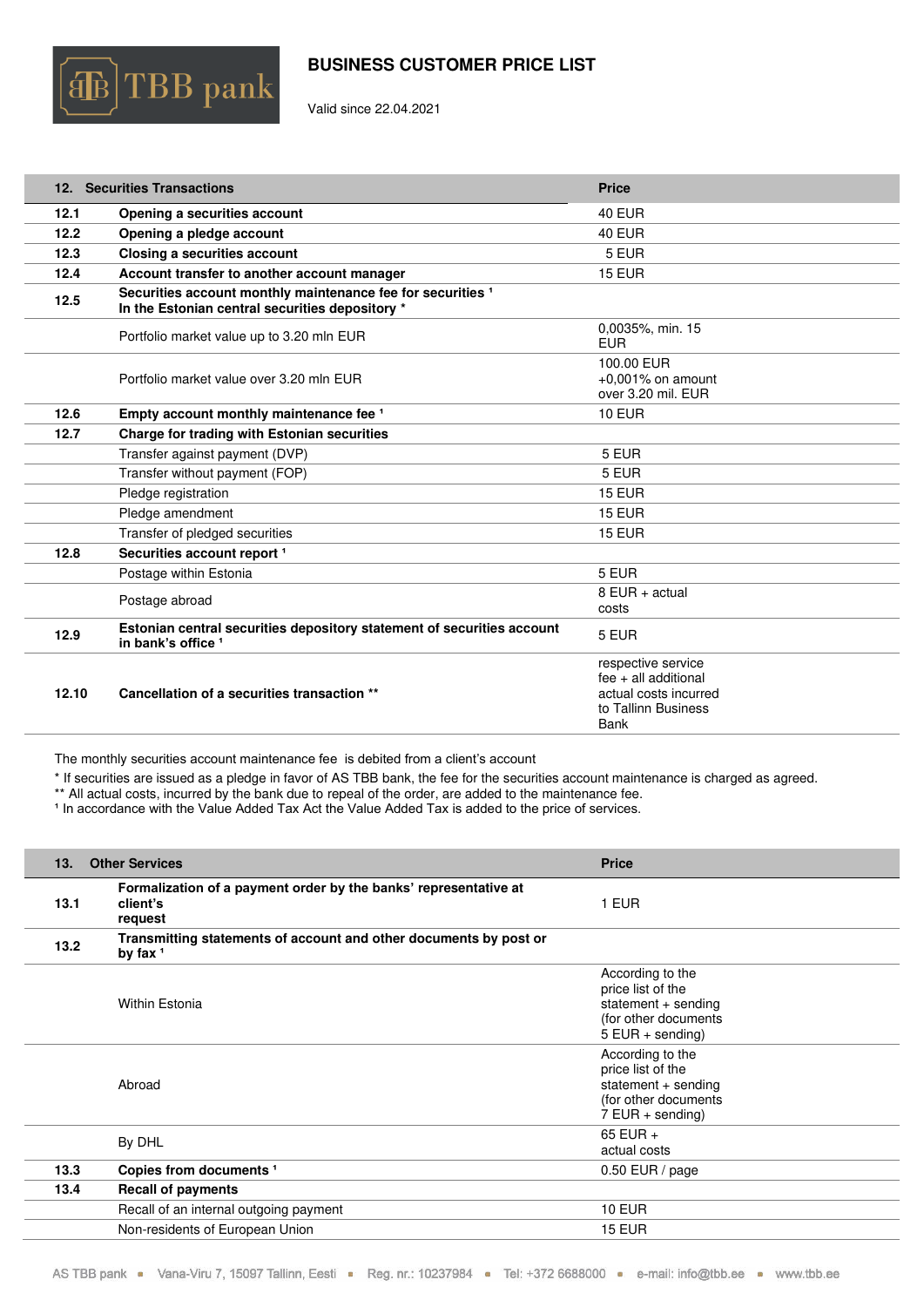

Valid since 22.04.2021

| 13.   | <b>Other Services</b>                                                                       | <b>Price</b>                                                           |
|-------|---------------------------------------------------------------------------------------------|------------------------------------------------------------------------|
|       | Recall of European (SEPA) payment                                                           |                                                                        |
|       | Payment not sent out of the bank                                                            | 4 EUR                                                                  |
|       | Non-residents of European Union                                                             | 7 EUR                                                                  |
|       | Payment has been sent out of the bank *                                                     | 45 EUR +<br>actual costs                                               |
|       | Non-residents of European Union                                                             | 74 EUR +<br>actual costs                                               |
|       | Recall of a foreign outgoing payment                                                        |                                                                        |
|       | Payment not sent out of the bank                                                            | <b>13 EUR</b>                                                          |
|       | Non-residents of European Union                                                             | <b>22 EUR</b>                                                          |
|       | Payment has been sent out of the bank                                                       | 29 EUR $+$<br>actual costs                                             |
|       | Non-residents of European Union                                                             | 41 EUR $+$<br>actual costs                                             |
| 13.5  | Payments corrections and queries                                                            |                                                                        |
|       | About European (SEPA) payments                                                              |                                                                        |
|       | Payment not sent out of the bank                                                            | 4 EUR                                                                  |
|       | Non-residents of European Union                                                             | 8 EUR                                                                  |
|       | Payment has been sent out of the bank                                                       | 48 EUR +<br>actual costs                                               |
|       | Non-residents of European Union                                                             | 74 EUR +<br>actual costs                                               |
|       | About foreign payments                                                                      | 22 EUR $+$<br>actual costs                                             |
|       | Non-residents of European Union                                                             | 33 EUR +<br>actual costs                                               |
| 13.6  | Issuing certificates for auditors                                                           | <b>25 EUR</b>                                                          |
|       |                                                                                             |                                                                        |
| 13.7  | Issuing certificates which require special solutions                                        | <b>30 EUR</b>                                                          |
| 13.8  | Repeated written notice to the customer about the violation of the<br>terms of the contract | 5 EUR                                                                  |
| 13.9  | Issuing certificates, confirmations, etc. to present                                        |                                                                        |
|       | Within Estonia                                                                              | $5$ EUR + mail cost                                                    |
|       | To foreign institutions                                                                     | $5$ EUR + mail cost                                                    |
| 13.10 | <b>Account statement</b>                                                                    |                                                                        |
|       | Digitally signed account statement from the Internet bank **                                | Free of charge                                                         |
|       | Account statement from the bank branch on paper                                             | 0.60 EUR /sheet,<br>min. 2 EUR                                         |
|       | Account statement via e-mail                                                                | <b>10 EUR</b>                                                          |
| 13.11 | <b>SEPA copy</b>                                                                            | 2 EUR                                                                  |
| 13.12 | S.W.I.F.T copy                                                                              | <b>12 EUR</b>                                                          |
| 13.13 | Formalization of a letter of attorney <sup>1</sup>                                          | Free of charge                                                         |
| 13.14 | Fee for early termination of the deposit                                                    |                                                                        |
|       | Money to the bank account on the same banking day                                           | 0,25% of the deposit<br>amount, max 100<br>EUR or equivalent           |
|       | According to the terms of the deposit agreement                                             | Free of charge                                                         |
| 13.15 | Statement from Business Register (on customers request) <sup>1</sup>                        |                                                                        |
|       | For residents of Estonia                                                                    | 3 EUR                                                                  |
|       | For non-residents                                                                           | According to the<br>price list of the<br>European Business<br>Register |
| 13.16 | Deposit box rent (85 mm high) <sup>1</sup>                                                  |                                                                        |
|       | 1 day                                                                                       | 3 EUR                                                                  |